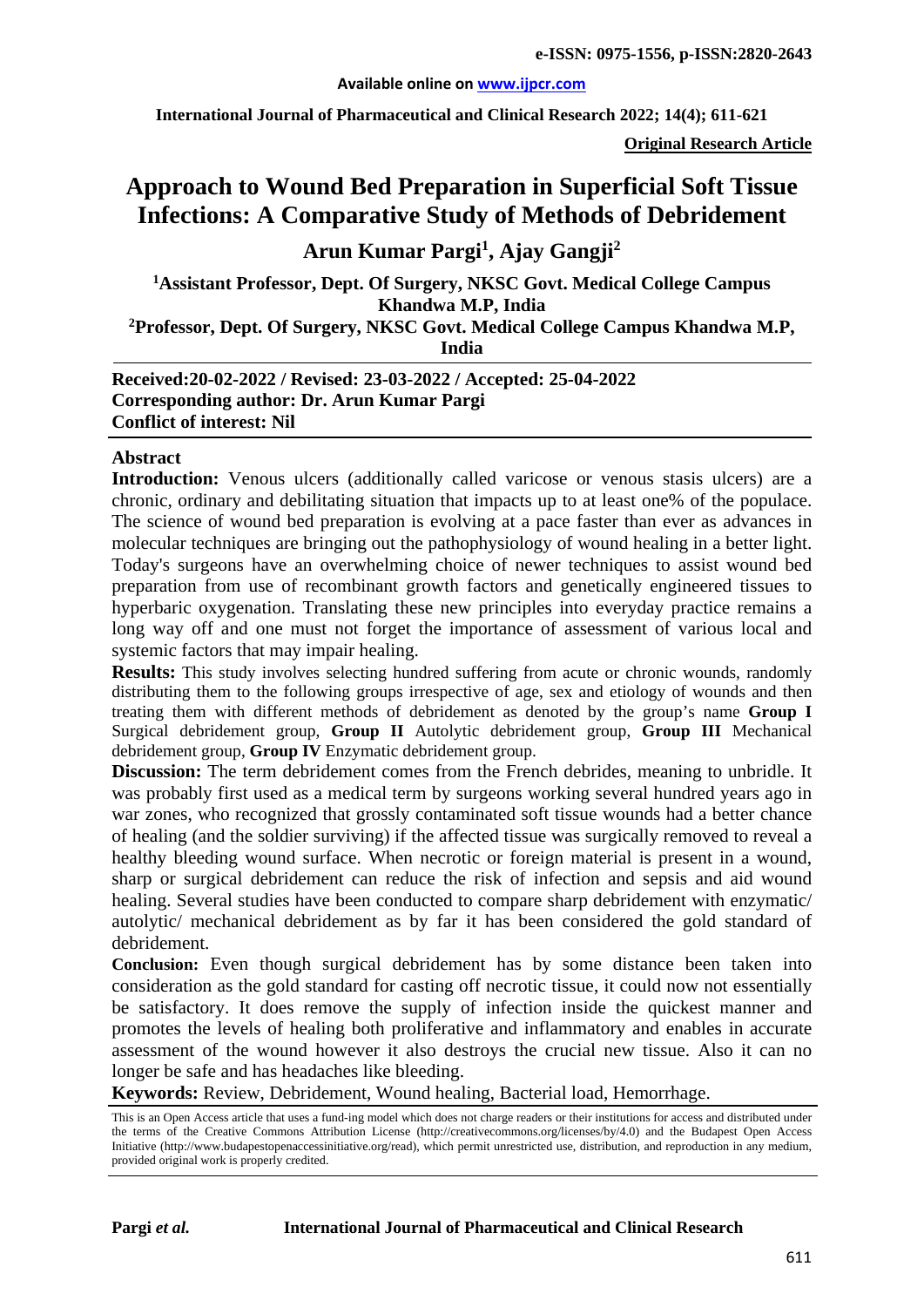## **Introduction**

Venous ulcers (additionally called varicose or venous stasis ulcers) are a chronic, ordinary and debilitating situation that impacts up to at least one% of the populace. Best exercise documents and expert opinion indicates that the removal of devitalized tissue from venous ulcers (debridement) via any one of six techniques facilitates recovery. However, to date there was no evaluation of the proof from randomized managed trials (RCTs) to assist this. Hydro surgery, further to being a totally particular and selective device, lets in extensively faster debridement. Ultrasound remedy affords a tremendous reduction of exudation, and improves the wound recuperation time. The science of wound bed preparation is evolving at a pace faster than ever as advances in molecular techniques are bringing out the pathophysiology of wound healing in a better light. This remains central to approach to wounds e.g. one cannot expect satisfactory healing in presence of local edema or poor glycemic control in a diabetic or for that matter healing of vascular ulcers in patients with occlusive vessel disease. Experimental evidence suggests that a bacterial load of between 105 and 106 organisms per gram in a wound bed, irrespective of the organism, will adversely affect wound healing. With some more virulent organisms, however, a lower level may cause infection [3]. Therapy should reflect the clinical status of the wound and not be based on culture results alone. Over time, the bacterial status of the wound will vary and it is important to recognize the changes that indicate wound deterioration and respond to them quickly. These may include increasing exudate, pain, odour, and bleeding or tissue fragility. Of all the factors controlling infection, host resistance is probably the most important determinant of wound infection and will be influenced by a number of local and systemic factors that include: Vascular disease, Oedema, Diabetes mellitus.

Alcohol abuse, Poor nutritional, status Smoking, Immunosuppression/use of steroid medications.

Correction of the bacterial balance may be inhibited by the presence of a biofilm that consists of attached microorganisms within a secreted glycocalyx. The presence of biofilm represents a focus for infection, which is protected from the effects of antimicrobials, including antibiotics. As seen in the over view above, the most obvious marker of a chronic wound is the presence of necrotic tissue, which can be both a focus for bacteria and a barrier to healing. Debridement occurs naturally within wounds and studies indicate that if this process is accelerated then healing will be more rapidly [4]. Falange [5] stresses the importance of initial and maintenance debridement. In a chronic wound, the pathological processes causing the wound frequently continue in the underlying tissues and may create a reservoir for the production of further exudate and necrotic tissue. However, it is not enough to sustain the healing. Debridement "introduces' ' the element of acute wound into the chronic wound which wakes up the process of healing in it. Also it repeatedly removes the accumulated necrotic burden without removing the new and healthier tissues [6]. The consequences of not debriding a wound have been defined by Baharestani like Increased risk of infection, Imposition of additional metabolic load, Psychological stress, Ongoing inflammation, Compromised restoration of skin function, Abscess formation, Inability to fully assess the wound depth, Nutritional loss through exudate, Delayed healing. Surgical debridement is critical in the face of necrotic wounds or wounds with eschar. Autolytic, enzymatic and mechanical methods offer various options for maintenance debridement. With the exception of surgical excision of a chronic wound, debridement is rarely completed in one treatment episode. Enzymatic,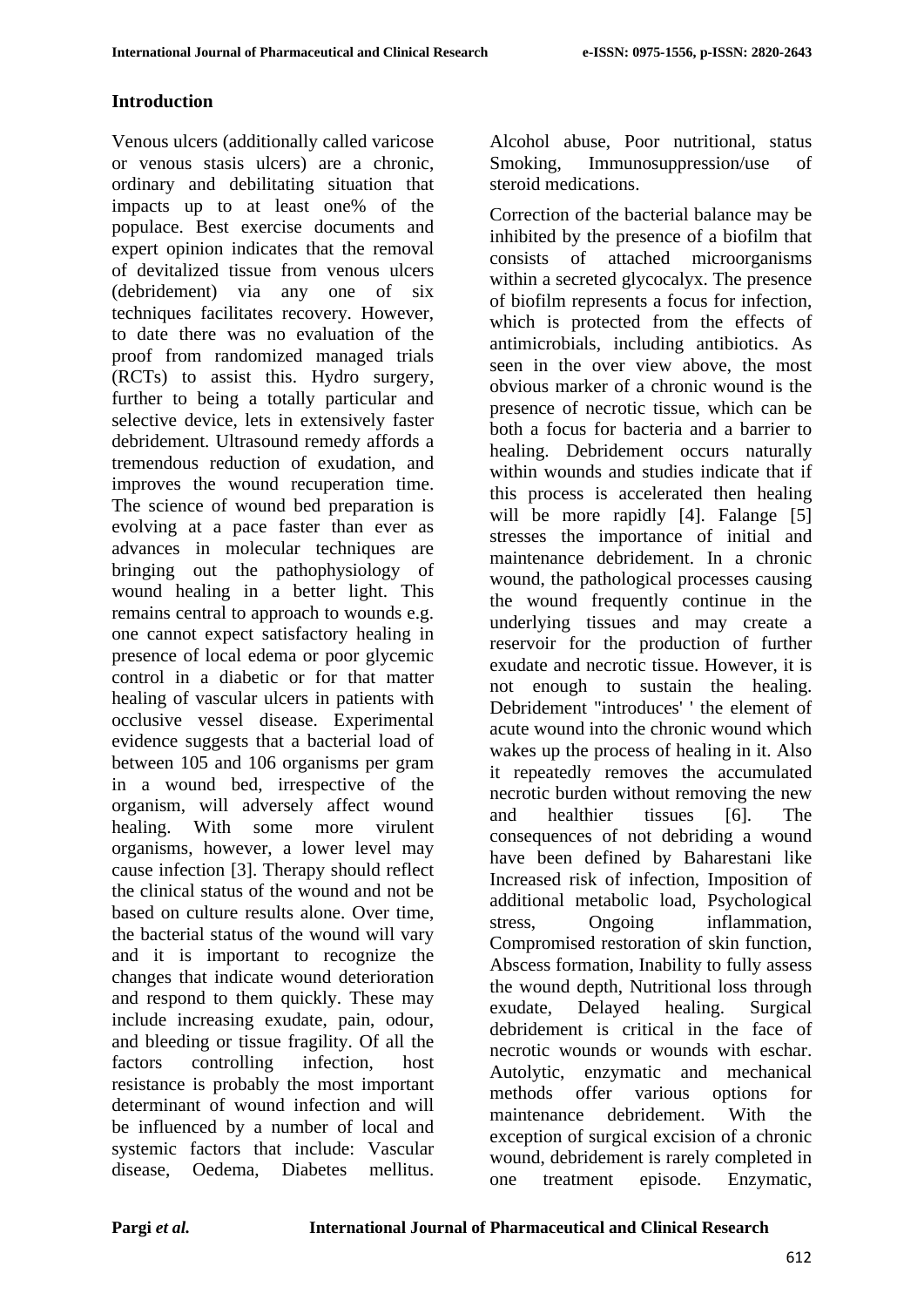chemical, mechanical and autolytic debridement are frequently regarded as safer options, although the risk to the patient of ongoing wound complications is greater [8], [9]. We propose to do a study to compare the various methods of debridement as described above and assess their efficacy in achieving optimized wound bed preparation in wounds of various etiologies eg necrotizing soft tissue infections, diabetic foots, venous ulcers, pressure sores, burn wounds, amputation wounds and so on. These factors are assessed periodically and compared finally to assess the relative efficacy of the four methods.

## **Material and Methods**

In this prospective look at, one hundred patients from G.R.M.C Government Medical College Gwalior M.P and Two Hospital JAH and KRH with acute ulcers as well as continual non recovery ulcers along with diabetic ulcers, venous ulcers, decubitus ulcers, publish disturbing and submit -burn uncooked areas, necrotizing tender tissue infections and surgical web page infections who healthy the inclusion criteria have been selected. Thorough examination of wound turned into recorded and additionally a be aware of the grade of wound, swab way of life sensitivity and presence of systemic contamination changed into made at the outset. They were randomly Divided in four businesses every matched for age, intercourse and other comorbid situations.

Group IV



# **Table 1: Wound Assessment**

|                                 | $\Omega$              |                         | $\overline{2}$  |
|---------------------------------|-----------------------|-------------------------|-----------------|
| <b>Black eschar</b>             | $>25\%$               | $1 - 25%$               | 0%              |
| Dermatitis                      | Severe                | Moderate                | None            |
| Depth of wound                  | Severely<br>Depressed | Moderately<br>depressed | Raised          |
| Scarring                        | Severe                | Moderate                | Minimal or none |
| % of granulation Tissue         | $< 50\%$              | 50-75%                  | >75%            |
| Edema/swelling                  | Severe                | Moderate                | Mild            |
| % of regenerating<br>Epithelium | $<25\%$               | 25-75%                  | $>75\%$         |
| Exudate                         | Severe                | Moderate                | Mild            |
| Total                           | <15%                  | 15-75%                  | >75%            |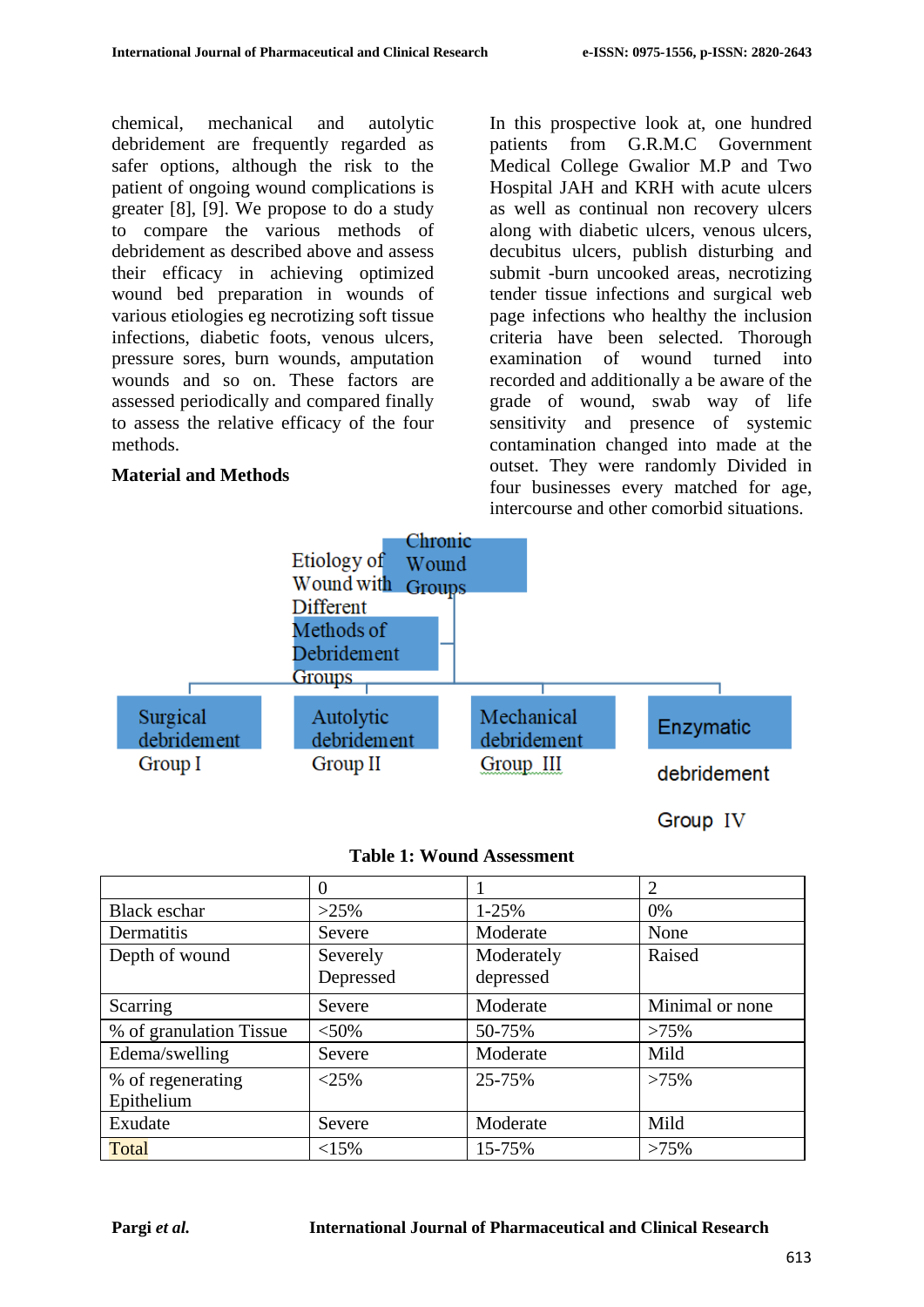#### **Results**

This study involves selecting hundred suffering from acute or chronic wounds, randomly distributing them to the following groups irrespective of age, sex and etiology of wounds and then treating them with different methods of debridement as denoted by the group's name **Group I** Surgical debridement group, **Group II** Autolytic debridement group, **Group III** Mechanical debridement group, **Group IV** Enzymatic debridement group.

**Etiology** The patients were allocated randomly to the four groups after taking due consent and the differential etiology of wounds in patients in four groups was comparable. The codes allotted to etiology for ease of tabulation were: NSTI Inc Fournier's gangrene, Post traumatic raw area, Post-cellulitis, SSI, Venous ulcer, Diabetic foot, Post burn raw area, Pressure sores. Necrotizing soft tissue infections and diabetic foot were two etiology responsible for maximum number of wounds. The etiology of wounds in patients in the groups was as follows:

## **Group I Surgical debridement group**

|              | <b>Frequency</b> | Percent |
|--------------|------------------|---------|
| 1.00         | 3                | 12.0    |
| 2.00         | 6                | 24.0    |
| 3.00         | 2                | 8.0     |
| 4.00         | 7                | 28.0    |
| 5.00         |                  | 4.0     |
| 6.00         | 3                | 12.0    |
| 7.00         | 1                | 4.0     |
| 8.00         | 2                | 8.0     |
| <b>Total</b> | 25               | 100.0   |

#### **Group II Autolytic debridement group**

|              | <b>Frequency</b> | <b>Percent</b> |
|--------------|------------------|----------------|
| 1.00         | 10               | 40.0           |
| 2.00         | 1                | 4.0            |
| 3.00         | 3                | 12.0           |
| 4.00         | 2                | 8.0            |
| 5.00         | $\overline{2}$   | 24.0           |
| 6.00         | 6                | 4.0            |
| 7.00         | 1                | 4.0            |
| 8.00         | $\overline{2}$   | 8.0            |
| <b>Total</b> | 25               | 100.0          |

#### **Group III Mechanical debridement group**

|      | <b>Frequency</b> | <b>Percent</b> |
|------|------------------|----------------|
| 1.00 |                  | 25.0           |
| 2.00 | 6                | 25.0           |
| 3.00 | $\overline{2}$   | 8.3            |
| 4.00 | 4                | 16.7           |
| 5.00 |                  | 4.2            |
| 6.00 | 3                | 12.5           |
| 7.00 |                  | 4.2            |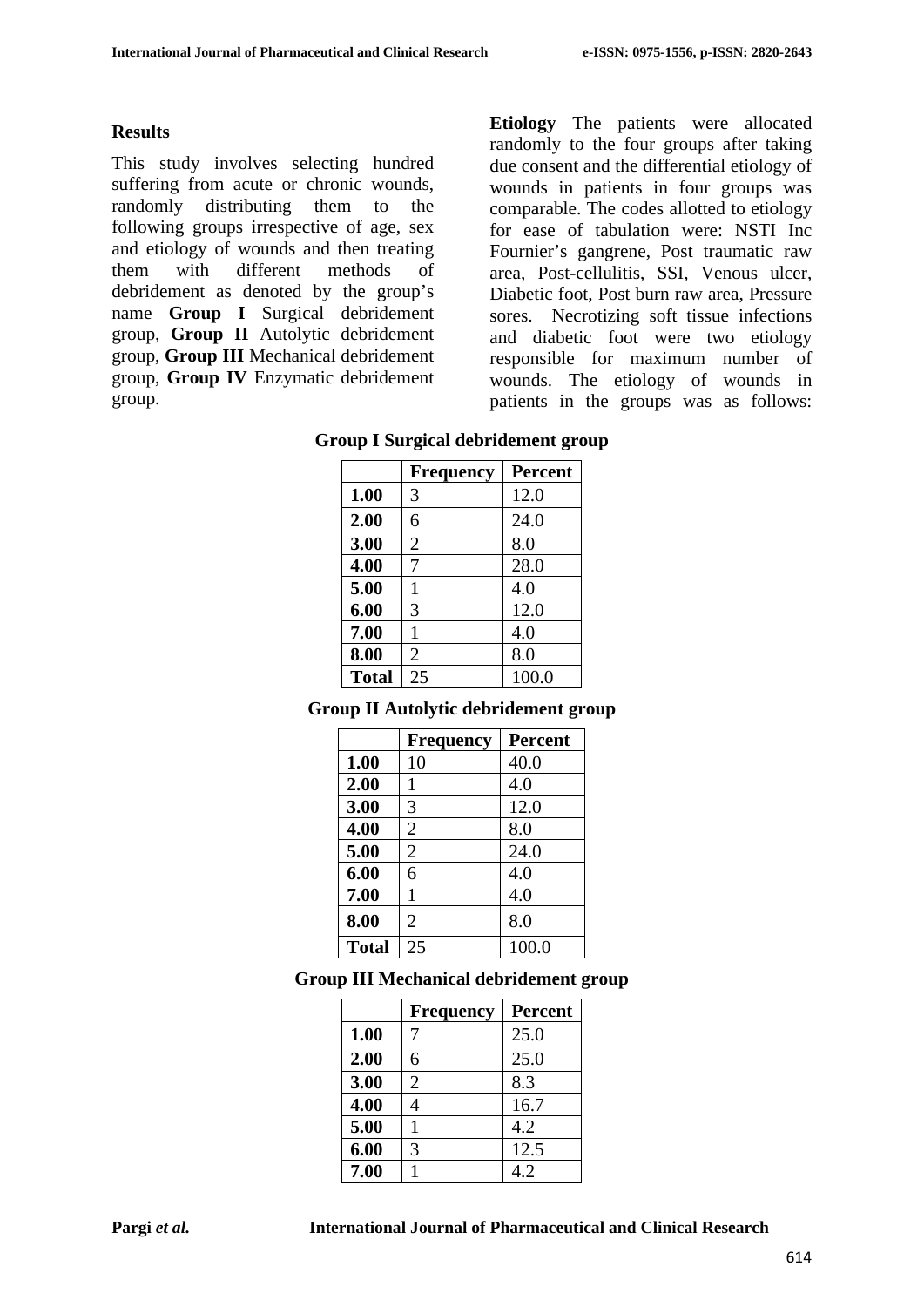| 8.00         |      |
|--------------|------|
| <b>Total</b> | 00.0 |

**Group IV Enzymatic debridement group**

|              | <b>Frequency</b> | <b>Percent</b> |
|--------------|------------------|----------------|
| 1.00         |                  | 16.0           |
| 2.00         | 3                | 12.0           |
| 5.00         | 2                | 8.0            |
| 6.00         |                  | 28.0           |
| 7.00         | 5                | 20.0           |
| 8.00         |                  | 16.0           |
| <b>Total</b> | 25               | 100.0          |

For each of the subjective and objective criteria, the findings with respect to all the patients in the group were compared. The criteria i.e. discomfort, pain, exudates and time to heal were analyzed using ANOVA in SPS software. For all the criteria and all the patients, the levels of significance were calculated for all days of observation where  $p < 0.05$  was allotted a confidence value of  $95\%$  and  $p < 0.01$  was given a confidence level of 99%. The results of

comparison with appropriate statistical analytical technique for all the variables are elaborated in the following pages.

**Considerations in various methods of debridement Table 1:-** Let us assign a score of importance to each consideration from  $4+$  to 0 as per its relevance while undertaking a debridement procedure: 4+ Extremely important, 3+ Very important, 2+ Important,  $1+$  Has no bearing  $\overline{\phantom{a}}$  affect, 0 May not be considered at all

|                                   | Surgical | Autolytic        | Mechanical | Enzymatic |
|-----------------------------------|----------|------------------|------------|-----------|
| General condition                 | $4+$     | $2+$             | $3+$       | $2+$      |
| Comorbidities                     | $4+$     | $1+$             | $2+$       | $1+$      |
| Consent                           | $4+$     | $1+$             | $2+$       | $1+$      |
| Anesthesia                        | $4+$     | $\theta$         | $\theta$   | $\left($  |
| Pain relief                       | $4+$     | $2+$             | $3+$       | $2+$      |
| Technical skill                   | $4+$     | $1+$             | $2+$       | $1+$      |
| Anatomical knowledge              | $4+$     | $1+$             | $2+$       | $1+$      |
| Antibiotics                       | $4+$     | $4+$             | $4+$       | $4+$      |
| Bleeding                          | $4+$     | $1+$             | $2+$       | $1+$      |
| An esthesia related complications | $4+$     | $\left( \right)$ | $\theta$   | $\left($  |

## **Discomfort:**

.

Discomfort at a scale of two-10 changed into recorded for each patient of all organizations. The sequential periodic records of Discomfort ratings of all of the patients had been as in keeping with Appendix III. These facts were in comparison the usage of the ANOVA method and tiers of importance for difference within the 4 corporations had been calculated. It became obvious that the

reduction in soreness tiers within the autolytic agencies and the mechanical institution was appreciably more than the patients in the other two groups. The least distinction in discomfort becomes cited in patients undergoing mechanical debridement. To similarly verify the remark and for statistical validation of this statistics, Fischer-check became accomplished and p-values calculated. The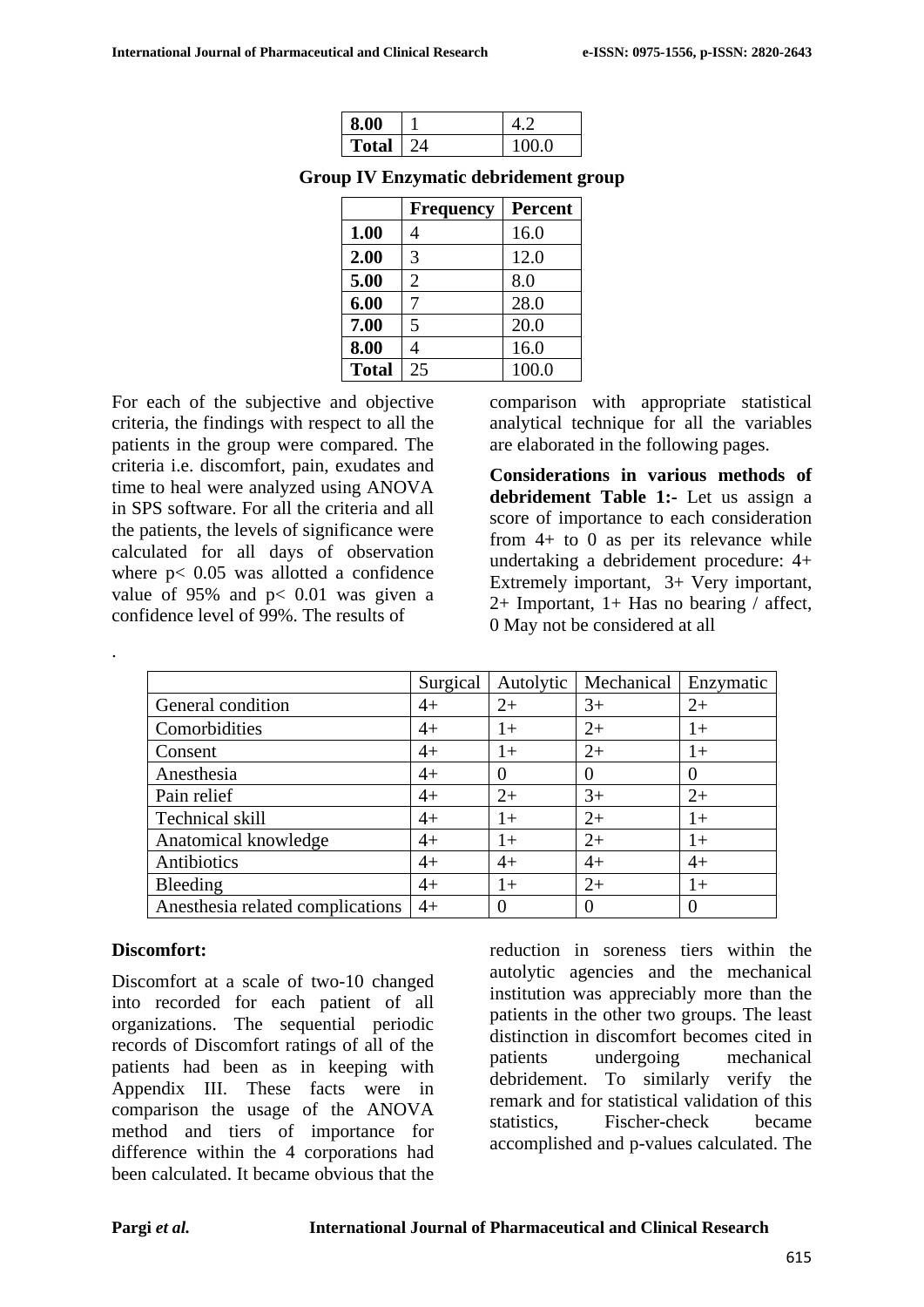results of statistical analysis are as given beforehand-

**Table 2: depicts the statistical comparison between groups with respect to the presenting symptoms**

| <b>ANOVA</b> (Analyis of Variance) |                      |                         |                |                    |                          |      |
|------------------------------------|----------------------|-------------------------|----------------|--------------------|--------------------------|------|
|                                    |                      | <b>of</b><br><b>Sum</b> | df             | <b>Mean Square</b> | $\mathbf{F}$             | Sig. |
|                                    |                      | <b>Squares</b>          |                |                    |                          |      |
|                                    | <b>Between</b>       | 3.981                   | 3              | 1.327              | 2.420                    | .071 |
| DAY1                               | <b>Groups</b>        |                         |                |                    |                          |      |
|                                    | <b>Within Groups</b> | 52.100                  | 95             | .548               |                          |      |
|                                    | <b>Total</b>         | 56.081                  | 98             |                    |                          |      |
|                                    | <b>Between</b>       | 7.826                   | $\overline{3}$ | 2.609              | 2.475                    | .066 |
| DAY3                               | <b>Groups</b>        |                         |                |                    |                          |      |
|                                    | <b>Within Groups</b> | 100.133                 | 95             | 1.054              |                          |      |
|                                    | <b>Total</b>         | 107.960                 | 98             |                    |                          |      |
|                                    | <b>Between</b>       | 50.033                  | $\overline{3}$ | 16.678             | 9.800                    | .004 |
| DAY7                               | <b>Groups</b>        |                         |                |                    |                          |      |
|                                    | <b>Within Groups</b> | 159.967                 | 94             | 1.702              |                          |      |
|                                    | <b>Total</b>         | 210.000                 | 97             |                    |                          |      |
|                                    | <b>Between</b>       | 64.931                  | $\overline{3}$ | 21.644             | 9.816                    | .005 |
| <b>DAY14</b>                       | <b>Groups</b>        |                         |                |                    |                          |      |
|                                    | <b>Within Groups</b> | 207.273                 | 94             | 2.205              |                          |      |
|                                    | <b>Total</b>         | 272.204                 | 97             |                    | 13.081<br>9.914<br>2.107 |      |
|                                    | <b>Between</b>       | 106.763                 | $\overline{3}$ | 35.588             |                          | .002 |
| <b>DAY21</b>                       | <b>Groups</b>        |                         |                |                    |                          |      |
|                                    | <b>Within Groups</b> | 255.727                 | 94             | 2.720              |                          |      |
|                                    | <b>Total</b>         | 362.490                 | 97             |                    |                          |      |
|                                    | <b>Between</b>       | 55.446                  | $\overline{3}$ | 18.482             |                          | .001 |
| <b>DAY28</b>                       | <b>Groups</b>        |                         |                |                    |                          |      |
|                                    | <b>Within Groups</b> | 171.512                 | 92             | 1.864              |                          |      |
|                                    | <b>Total</b>         | 226.958                 | 95             |                    |                          |      |
|                                    | <b>Between</b>       | 8.702                   | $\overline{3}$ | 2.901              |                          | .105 |
| <b>DAY35</b>                       | <b>Groups</b>        |                         |                |                    |                          |      |
|                                    | <b>Within Groups</b> | 126.631                 | 92             | 1.376              |                          |      |
|                                    | <b>Total</b>         | 135.333                 | 95             |                    |                          |      |

This suggests that there is not a significant difference in symptom level at presentation (p-value= 0.071). This further reveals that the difference in the improvement of the symptom (discomfort) is **statistically significant** on days 3, 7, 14, 21 and 28 with 95% confidence limits (pvalue  $< 0.05$ ). On day 35 the comparisons became biased as end points had been achieved in most wounds.

Pain at a scale of one-10 was recorded for each affected person of the check group and control organization. The sequential periodic records of Pain scores of all the sufferers are as in step with Appendix III. The ANOVA approach and levels of significance for distinction inside the four corporations had been calculated. It became observed that the discount in ache degrees within the autolytic institution followed intently through the mechanical group became drastically extra than the patients in different companies. To further

#### **Pain**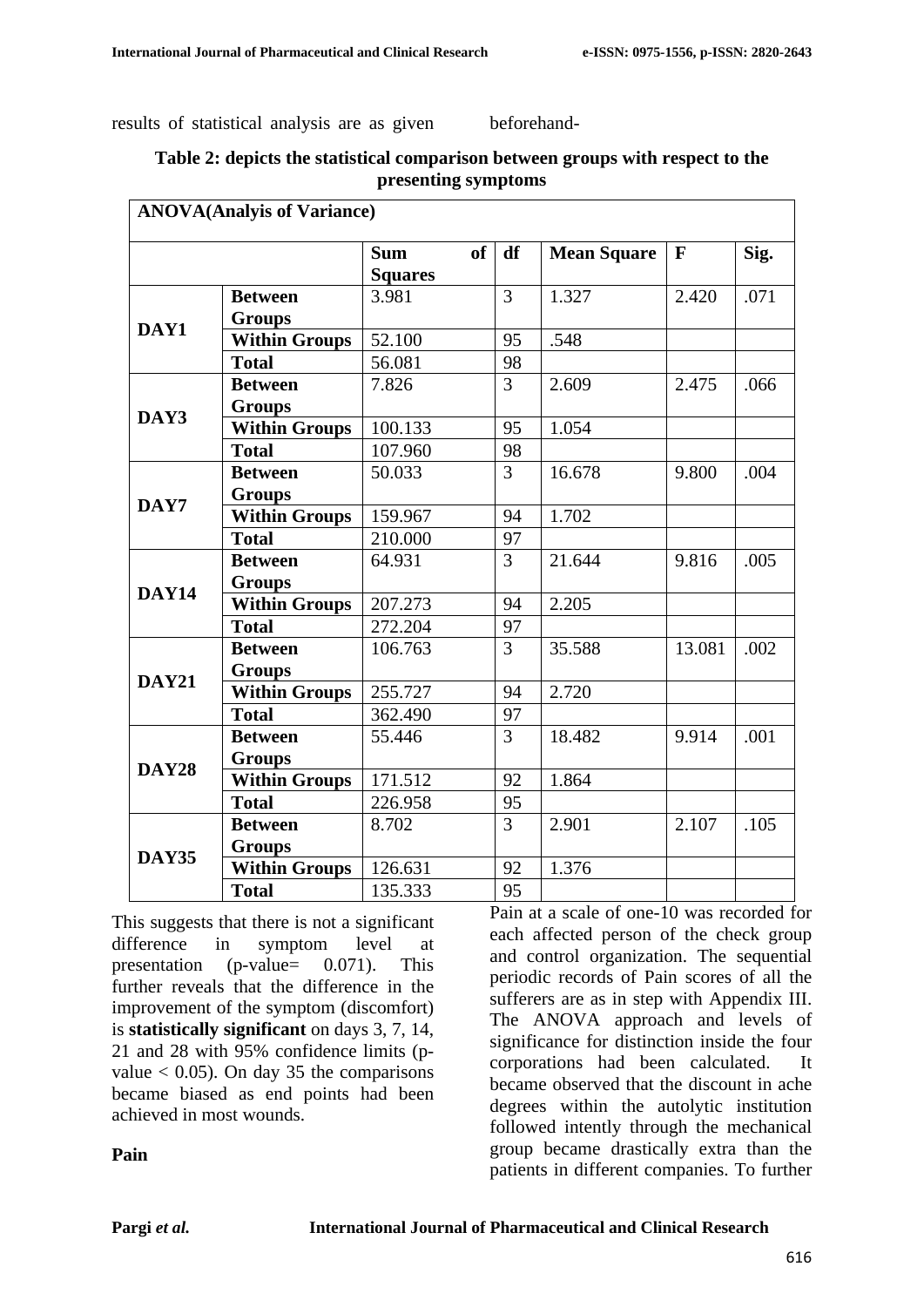verify the remark and for statistical validation of this information, F-check turned into achieved and p-values calculated. The consequences of statistical analysis are as given beforehand-

## **Table 3 depicts the statistical comparison between groups with respect to the presenting symptoms**

| <b>ANOVA</b> |                      |                       |                |                              |              |      |
|--------------|----------------------|-----------------------|----------------|------------------------------|--------------|------|
|              |                      | <b>Sum of Squares</b> | df             | <b>Mean</b><br><b>Square</b> | $\mathbf{F}$ | Sig. |
| DAY1         | <b>Between</b>       | 9.401                 | $\overline{3}$ | 3.134                        | 2.429        | .070 |
|              | <b>Groups</b>        |                       |                |                              |              |      |
|              | <b>Within Groups</b> | 122.558               | 95             | 1.290                        |              |      |
|              | <b>Total</b>         | 131.960               | 98             |                              |              |      |
| DAY3         | <b>Between</b>       | 20.920                | $\overline{3}$ | 6.973                        | 5.007        | .003 |
|              | <b>Groups</b>        |                       |                |                              |              |      |
|              | <b>Within Groups</b> | 130.917               | 94             | 1.393                        |              |      |
|              | <b>Total</b>         | 151                   | 97             |                              |              |      |
| DAY7         | <b>Between</b>       | 34.439                | 3              | 11.480                       | 5.531        | .002 |
|              | <b>Groups</b>        |                       |                |                              |              |      |
|              | <b>Within Groups</b> | 195.112               | 94             | 2.076                        |              |      |
|              | <b>Total</b>         | 229.551               | 97             |                              |              |      |
| <b>DAY14</b> | <b>Between</b>       | 31.944                | 3              | 10.648                       | 3.601        | .016 |
|              | <b>Groups</b>        |                       |                |                              |              |      |
|              | <b>Within Groups</b> | 277.943               | 94             | 2.957                        |              |      |
|              | <b>Total</b>         | 309.888               | 97             |                              |              |      |
| <b>DAY21</b> | <b>Between</b>       | 30.936                | $\overline{3}$ | 10.312                       | 4.279        | .007 |
|              | <b>Groups</b>        |                       |                |                              |              |      |
|              | <b>Within Groups</b> | 226.543               | 94             | 2.410                        |              |      |
|              | <b>Total</b>         | 257.480               | 97             |                              |              |      |
| <b>DAY28</b> | <b>Between</b>       | 24.667                | $\overline{3}$ | 8.222                        | 4.639        | .005 |
|              | <b>Groups</b>        |                       |                |                              |              |      |
|              | <b>Within Groups</b> | 166.598               | 94             | 1.772                        |              |      |
|              | <b>Total</b>         | 191.265               | 97             |                              |              |      |
| <b>DAY35</b> | <b>Between</b>       | 15.465                | 3              | 5.155                        | 4.082        | .009 |
|              | <b>Groups</b>        |                       |                |                              |              |      |
|              | <b>Within Groups</b> | 116.191               | 92             | 1.263                        |              |      |
|              | <b>Total</b>         | 131.656               | 95             |                              |              |      |

This suggests that there is not a significant difference in symptom level at presentation (p-value=0.07).

#### **Discharge**

Discharge at a scale of 1-5 becomes recorded for each affected person to take a look at the group and manipulate the

group. The sequential periodic statistics of discharge ratings of all of the patients are as in keeping with Appendix III. This information had been in comparison using ANOVA approach and levels of importance for difference within the 4 organizations have been calculated. It turned out to be obtrusive that the reduction in discharge tiers within the autolytic and mechanical groups become extensively greater than the sufferers on top of things. To similarly verify the observation and for statistical validation of these statistics, F-test a look at was carried out and p-values calculated. The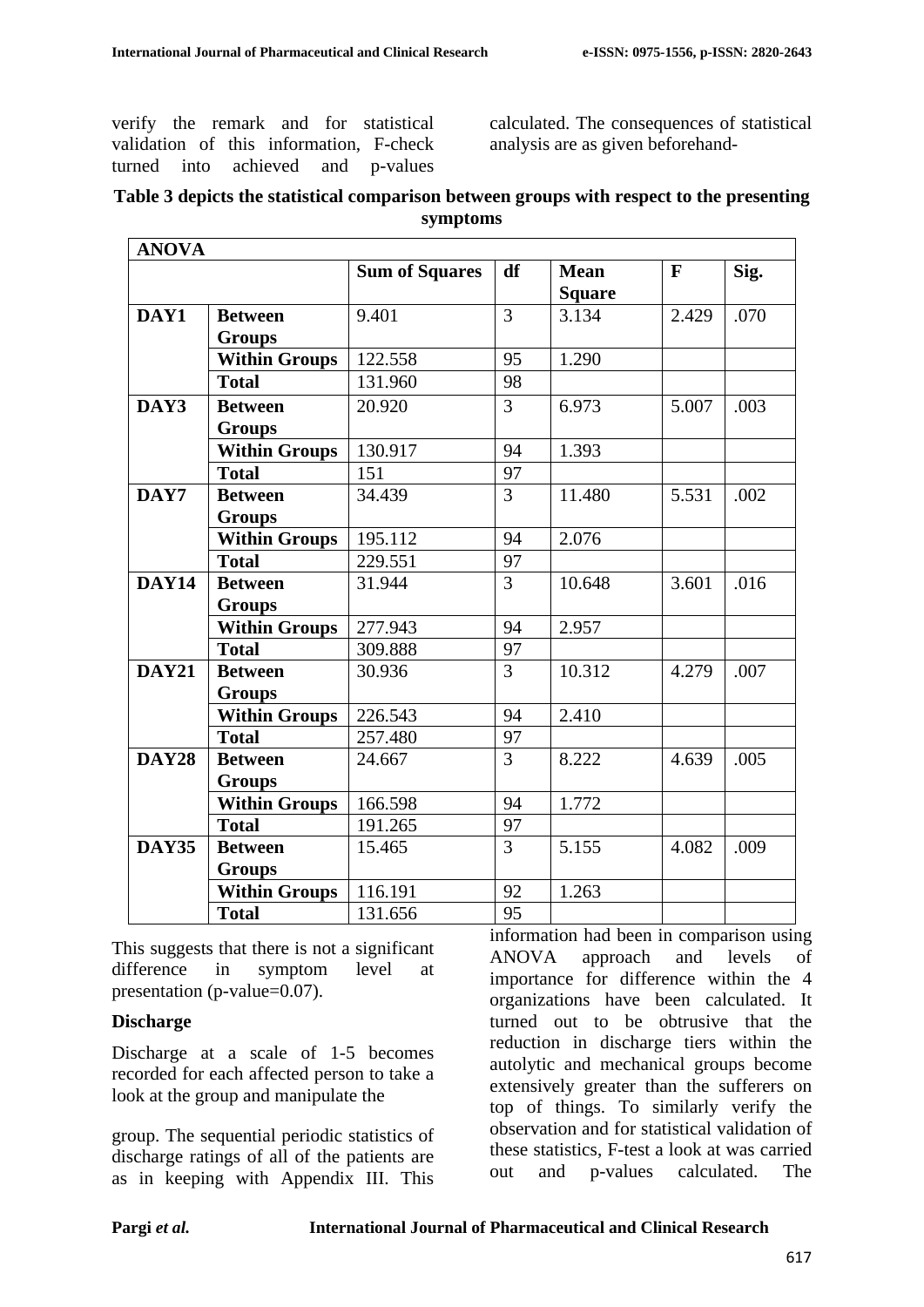consequences of statistical analysis are as given ahead.

| <b>ANOVA</b> |                       |                       |    |                    |              |      |
|--------------|-----------------------|-----------------------|----|--------------------|--------------|------|
|              |                       | <b>Sum of Squares</b> | df | <b>Mean Square</b> | $\mathbf{F}$ | Sig. |
| DAY1         | <b>Between Groups</b> | 1.520                 | 3  | .507               | 1.817        | .149 |
|              | <b>Within Groups</b>  | 26.500                | 95 | .279               |              |      |
|              | <b>Total</b>          | 28.020                | 98 |                    |              |      |
| DAY3         | <b>Between Groups</b> | 19.443                | 3  | 6.481              | 17.002       | .000 |
|              | <b>Within Groups</b>  | 36.213                | 95 | .381               |              |      |
|              | <b>Total</b>          | 55.657                | 98 |                    |              |      |
| DAY7         | <b>Between Groups</b> | 10.282                | 3  | 3.427              | 5.569        | .001 |
|              | <b>Within Groups</b>  | 58.465                | 95 | .615               |              |      |
|              | <b>Total</b>          | 68.747                | 98 |                    |              |      |
| DAY14        | <b>Between Groups</b> | 10.216                | 3  | 3.405              | 3.647        | .015 |
|              | <b>Within Groups</b>  | 88.693                | 95 | .934               |              |      |
|              | <b>Total</b>          | 98.909                | 98 |                    |              |      |
| <b>DAY21</b> | <b>Between Groups</b> | 9.300                 | 3  | 3.100              | 3.270        | .025 |
|              | <b>Within Groups</b>  | 90.053                | 95 | .948               |              |      |
|              | <b>Total</b>          | 99.354                | 98 |                    |              |      |
| <b>DAY28</b> | <b>Between Groups</b> | 4.404                 | 3  | 1.468              | 2.829        | .043 |
|              | <b>Within Groups</b>  | 48.790                | 94 | .519               |              |      |
|              | <b>Total</b>          | 53.194                | 97 |                    |              |      |
| <b>DAY35</b> | <b>Between Groups</b> | 2.447                 | 3  | .816               | 3.288        | .024 |
|              | <b>Within Groups</b>  | 23.318                | 94 | .248               |              |      |
|              | <b>Total</b>          | 25.765                | 97 |                    |              |      |

## **Table 4 depicts the statistical comparison between groups with respect to the presenting symptoms**

For day 35, the comparison could not be done as the discharge in both groups had fallen to a minimum level and the standard deviation from the mean was not significant for either group. This suggests that there is no significant difference in symptom level at presentation (p-

value=0.149). This further reveals that the difference in the improvement of the symptoms (discharge) is statistically significant on days 7, 14, 21 with 95% confidence limits (p value  $\langle 0.05 \rangle$ .

## **Discussion**

The term debridement comes from the French debrides, meaning to unbridle. It was probably first used as a medical term by surgeons working several hundred years ago in war zones, who recognized

that grossly contaminated soft tissue wounds had a better chance of healing (and the soldier surviving) if the affected tissue was surgically removed to reveal a healthy bleeding wound surface [7,8]. When necrotic or foreign material is present in a wound, sharp or surgical debridement can reduce the risk of infection and sepsis and aid wound healing. Several studies have been conducted to compare sharp debridement with enzymatic/ autolytic/ mechanical debridement as by far it has been considered the gold standard of debridement. Devitalized tissue is known to offer a surroundings wherein microorganisms can attach and form biofilms, ensuing in wound infection [9,10]. This may additionally result in a more serious deep tissue contamination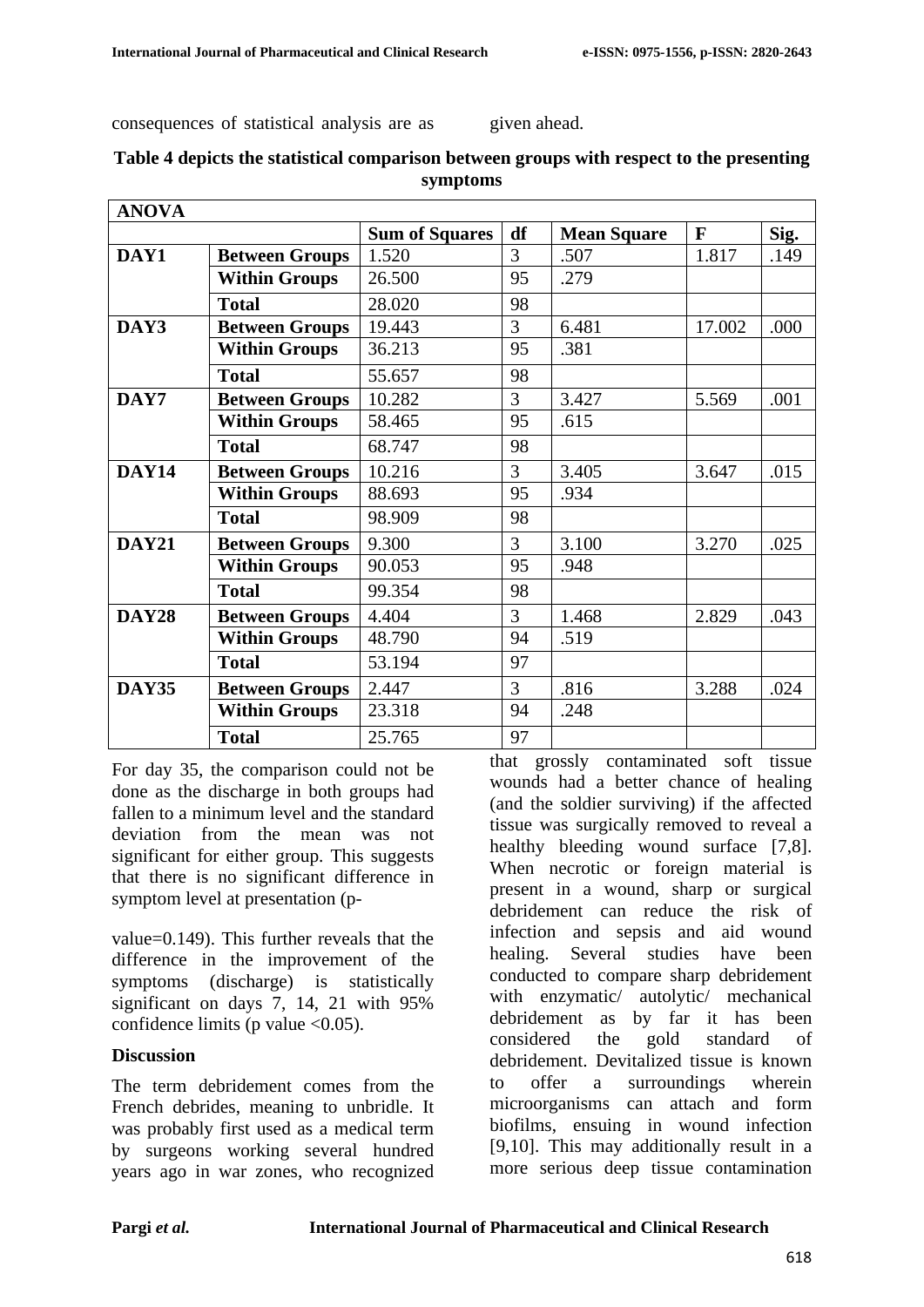that can be life or limb-threatening. Therefore, a fundamental guideline of treating wounds is that all or any devitalized tissue should be removed and the wound prepared for recuperation, in step with the TIME (Tissue, Infection, Moisture, and Edge) control system [11]. The results of this take a look at show that over the course of the treatment, Hydro Clean plus reached its number one scientific goal of successfully and hastily putting off devitalized tissue and allowing true wound bed coaching in each case. [12] This rapid debridement promoted a healing reaction, leading to an effective recovery of final results for the patients. In addition, each affected person and clinician satisfaction became high in terms of the bodily handling attributes of Hydro Clean plus (eg, application, atraumatic elimination and exudate control) [13-16]. These consequences are supported by means of numerous different scientific research that have demonstrated a success, results with Hydro Clean plus in the debridement and cleaning of continual wounds. A hydro-responsive wound dressing such as Hydro Clean plus promotes autolytic debridement of devitalized tissue and slough and encourages new granulation tissue formation. Evidence for debridement although it is widely accepted that wound debridement is necessary for optimal wound healing, evidence for the effectiveness of different methods of debridement from randomized controlled trials is lacking and methods of measurement are poorly developed (17). If dressings or enzymatic agents are to be compared with surgical and sharp debridement, careful definitions will need to be agreed upon which are reproducible and measurable. Pain control Careful explanation of a debridement procedure together with an agreed place and time can reduce apprehension and promote confidence in the patient and the practitioner. If anesthesia is required it is important that this is given appropriately.

General anesthesia is preferable for extensive debridement, particularly if another procedure is being considered such as closure with a skin flap. It is important that the general f [18,19] itness of the patient is considered and some patients may elect to have general anesthesia. Wide debridement may not require general anesthesia and spinal or epidural anesthesia can be considered [20].

All acute wounds such as NSTI s were subjected to a thorough surgical debridement. Comparisons were made amongst the four for purposes of maintenance debridement. Unfortunately we lost 2 patients. One was a patient received in a state of advanced sepsis, the source being bilateral diabetic foot. She succumbed to MODS four days after surgical debridement which included amputation. The second patient was a unique case of tropical myocarditis with NSTI. Despite aggressive management, we lost the patient to MODS after 24 days of his presentation to the hospital. Analyses of variables in this study show that the reduction in discomfort levels in the autolytic group and the mechanical group was appreciably more than the patients in the other three groups. Also the difference in the improvement of the symptom (discharge) is statistically significant on days 7, 14, 21 with 95% confidence limits [21-24].

According to Frade et al., the natural bio membrane of latex extracted from Hevea brasiliensis proved to be safe as a dressing, for it did not set off allergic reaction reactions the various volunteers who underwent the patch test or amongst customers of the natural bio membrane, because it become clinically and immunologically tested by IgE stages [25- 28]. The vegetal bio membrane turned into important for the induction of the healing, specifically on the inflammatory level, confirmed with the aid of the considerable exudation and debridement of the ulcers in relation of the manipulate remedy of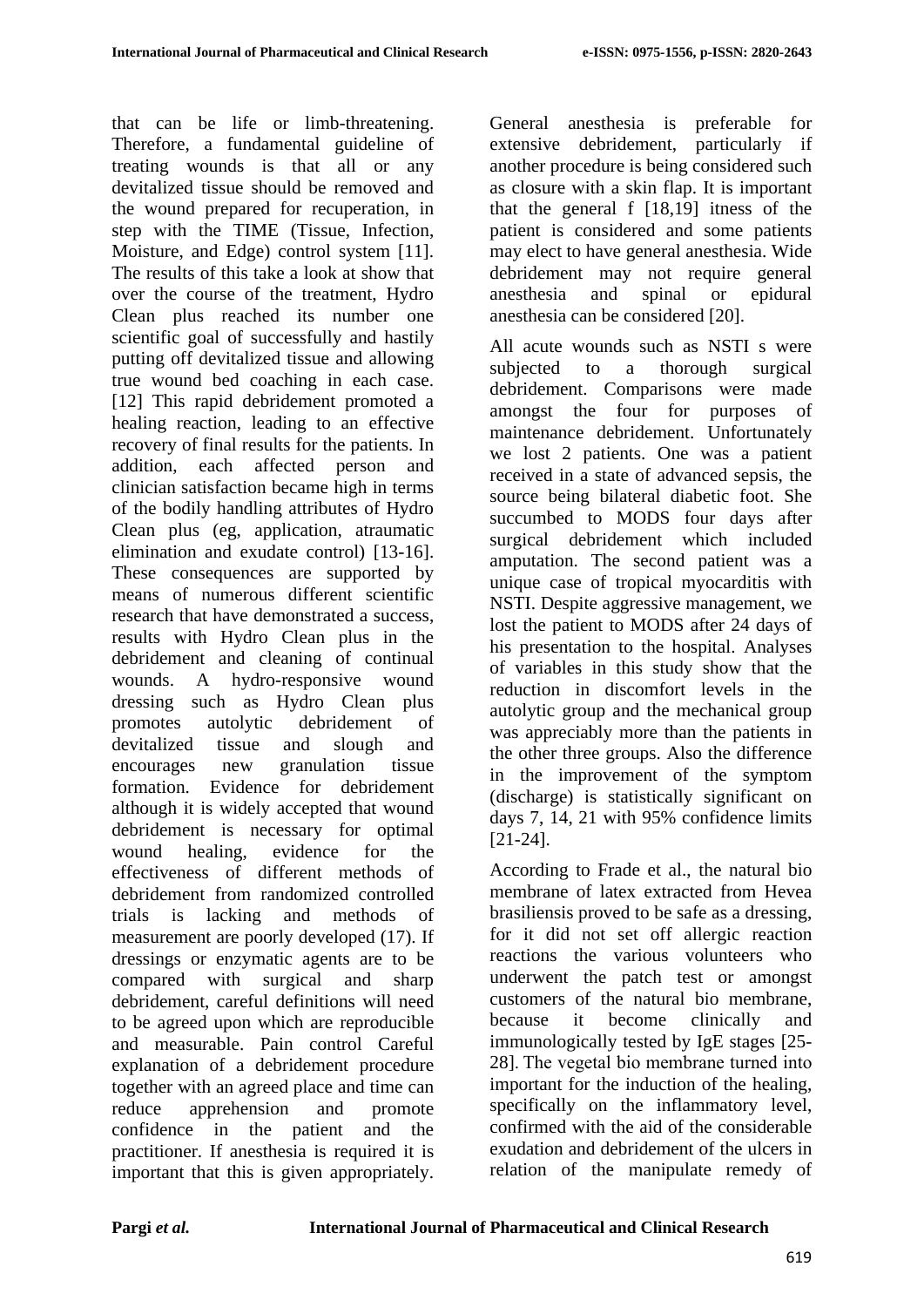persistent venous ulcers, which seems to be immediately related to the acute vascular formation accompanied by means of epithelialization. [29-31]

## **Conclusion**

Even though surgical debridement has by some distance been taken into consideration as the gold standard for casting off necrotic tissue, it could now not essentially be satisfactory. It does remove the supply of infection inside the quickest manner and promotes the levels of healing both proliferative and inflammatory and enables in accurate assessment of the wound however it also destroys the crucial new tissue. Also it can no longer be safe and has headaches like bleeding. It calls for an intensive set-up for anesthesia delivery and tracking and this will be cumbersome if the process needs to be repeated. Also an affected person's comorbid reputation might not permit this. Safer options which include autolytic, mechanical and enzymatic debridement optimize the wound surroundings and sell recuperation without a good deal of technical talent. Equivocal outcomes were visible in autolytic and mechanical debridement in reduction in soreness and ache. This observation proves that mechanical debridement may also hasten wound recuperation. The largest gain lies within the reality that these strategies of debridement may be repeated as frequently as the dressings themselves thoroughly and without causing the patient much soreness without compromising the charge of conversion into an appropriately prepared wound mattress.

## **References**

- 1. Tomic-Camic M, Brern H. Gene array technology and pathogenesis of chronic wounds. Am J Surg 2004; 188 (1A Supply): 67-72.
- 2. Werner S, Grose R. Regulation of wound healing by growth factors and cytokines. Physio Rev 2003; 83(3): 835-870.
- 3. Mertz PM. Cutaneous biofilms: friends or foe? Wounds 2003; 15: 129-132.
- 4. Sib bald RG, Williamson D, Orated HL, Campbell K, Keats D, Krasner D, and Sib bald D. Preparing the wound bed - debridement, bacterial balance, and moisture balance. Ostomy Wound Manage 2000; 46(11): 14-35.
- 5. Falange V. Introducing the concept of wound bed preparation. Into Forum Wound Care 2001; 16(1): 1-4.
- 6. Vow den KR, Vow den P. Wound debridement, Part 1: Non-sharp techniques. J Wound Care 1999; 8(5): 237-240.
- 7. Bennett NT, Schultz GS. Growth factors and wound healing: Biochemical properties of growth factors and their receptors. Am J Surg 1993; 165:728737?
- 8. Bennett NT, Schultz GS. Growth factors and wound healing: Part 11. Role in normal and chronic wound healing. Am J Surg 1993; 166:74-81?
- 9. Martin P, Hopkinson-Woolley J, McCuskey J. Growth factors and cutaneous wound repair. Prog Growth Factor Res 1992; 4:25-44.
- 10. Yager DR, Nwomeh BC. The proteolytic environment of chronic wounds. Wound Repair Regen 1999; 7:433-41.
- 11. Abbas AK, Littman AH, Pober JS. Effector mechanisms of cell-mediated immunity. In: Abbas AK, Littman AH, Pober JS (Eds). Cellular and Molecular Immunology, Fourth Edition. Philadelphia, PA: WB Saunders Company, 2000 ;( 13):291-308.
- 12. Harris IR, Yee KC, Walters CE, et al. Cytokine and protease levels in healing and non-healing chronic venous leg ulcers. Expert Dermatology 1995; 4:342-349.
- 13. Salim AS. The role of oxygen-derived free radicals in the management of venous (varicose) ulceration: A new approach. World J Surg 1991; 15(2):264-269.